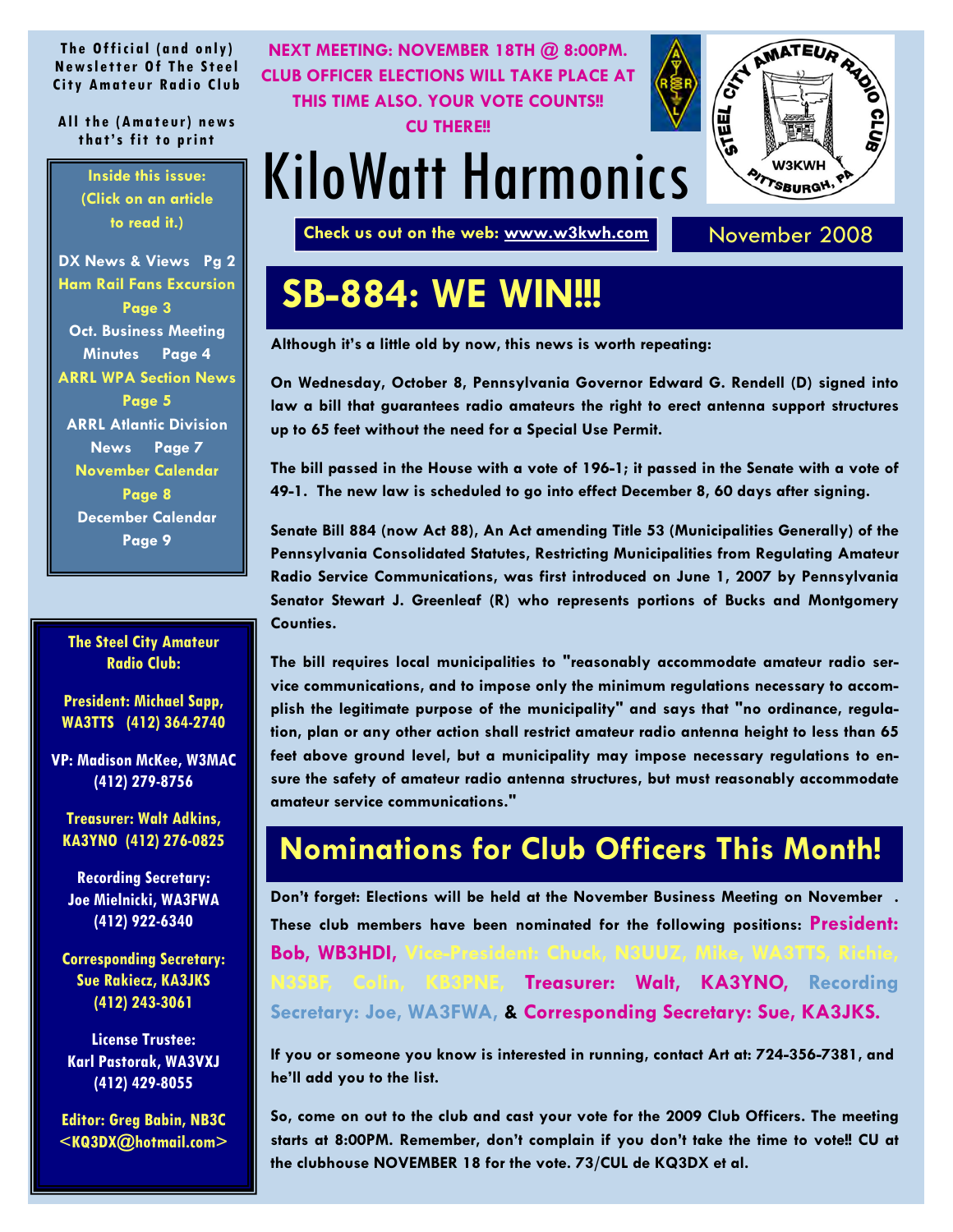## <span id="page-1-0"></span>**DX News & Views**

#### ♦ **KP5 TO BE ACTIVATED NEXT YEAR**

**Press Release # 1----Desecheo KP5----2009 The Caribbean National Wildlife Refuge Complex has selected and announced a team of operators to activate Desecheo Island (KP5) sometime between January 15, 2009 and March 30, 2009. The Team will be co-led by Dr. Glenn Johnson, WØGJ and Bob Allphin, K4UEE.** 

**Background: On June 30, 2008, the Caribbean National Wildlife Refuge office in Puerto Rico sent a letter to persons that had previously made inquiries about an Amateur Radio operation from Desecheo. They announced their decision to allow one group to activate the island and invited proposals that must adhere to strict guidelines and criteria. Applicant's had 45 days to prepare and submit their proposals. CNWR received seven written** 

**KiloWatt Harmonics, November 2008** 

- **© 2008, The Steel City Amateur Radio Club**
- **Edited by Greg Babin, NB3C**

**'KiloWatt Harmonics' is published monthly for the members of the Steel City Amateur Radio Club.** 

**All contributions are welcome at: KQ3DX@hotmail.com**

**Reprints/quotes permitted provided credit is given to original author and the Steel City Amateur Radio Club.** 

**SCARC is a not-forprofit organization as defined under IRS Rules & Regulations section 501 (C) (3)** 

**proposals. A panel of three Fish and Wildlife Service employees, from areas within the Service outside of the Caribbean refuge, spent September 24 & 25 reviewing and evaluating the proposals. The selection criteria used were those outlined in the proposal invitation letter. Points were awarded for how well criteria were addressed for thoroughness and documentation.** 

**The proposal with the highest ranking was submitted by team leaders Dr. Glenn Johnson, WØGJ, and Bob Allphin, K4UEE. Their plan involves a team of fifteen operators for a 14-day operation. USFWS has not announced the actual dates of the operation yet, but the DXpedition is expected to take place between January 15, 2009 and March 30, 2009.** 

**A Special Use Permit (SUP) will be issued as per USFWS regulations. We expect that the DXpedition team and DXers worldwide will have a minimum of 30 days notice.** 

**A website is being planned and will be announced in the near future. (Courtesy of K4UEE.)** 

- ♦ **ANTARCTICA. Nicolas, F4EGX will be QRV as FT5YI from the French base "Dumont d'Urville" on Petrel Island, IOTA AN-017, from November to mid December. Activity is on the HF bands using SSB in his spare time. QSL to home call.**
- **BELGIUM, ON.** Special event station ON55INR is QRV **until December 31 to mark the start of TV broadcasting from Brussels from the Institut National Belge de Radiodiffusion. QSL via bureau.**
- ♦ **ANTARCTICA. Bob, VK2ABP will be QRV as VK0BP on Davis Base from November 1 to March 7. He will be active in his spare time. QSL via VK2CA.**
- **LATVIA, YL. Latvian amateur radio operators will use the special prefix YL90 during the month of November in celebration of the 90th anniversary of the proclamation of the Republic of Latvia.**
- ♦ **NIUE, ZK2. Dave, N1EMC is QRV as ZK2DF. He has been active on 40 meters using SSB, listening up, around 0930z. QSL to home call.**
- **OPERATION APPROVED FOR DXCC CREDIT. The following operation is approved for DXCC credit: Iraq, YI9PT, 2008 operation.**
- **BHUTAN, A5. Members of the Clipperton DX Club are QRV as A5100A from Thimphu until November 17 to celebrate the 100th anniversary of the Kingdom of Bhutan. In addition, Pradan, A51PN is active as A51PN/p from three different southern regions. Activity is on all HF bands. QSL via operators' instructions.**
- ♦ **ANTARCTICA. Joel, ON5XX will be QRV as OP0DL from Patriot Hills until around December 25 while on work assignment. QSL to home call.**

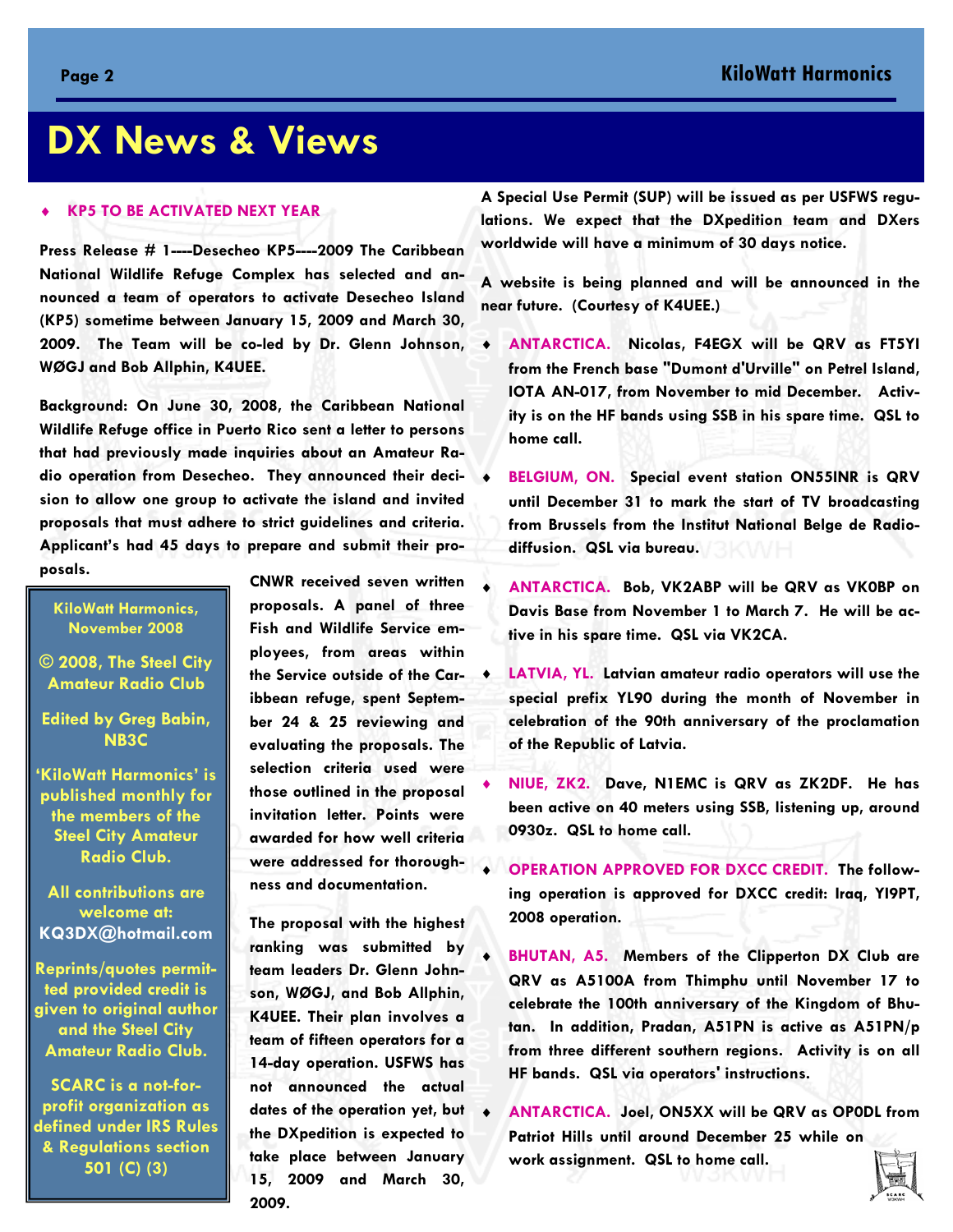#### <span id="page-2-0"></span>**[Click on me to return to page 1](#page-0-0)**

**Page 3** 

#### **KiloWatt Harmonics**

## **Ham Rail Fans Fall 2008 Excursion Pics!**



**excursion** *A picture of the famous Horseshoe Curve 9/2008***<br>excursion from the train** 

**Many thanks to Chuck, N3UUZ for sending me the pics! More pics located throughout the newsletter.** 

**Bill, N3BPB and friends getting ready to go.** 

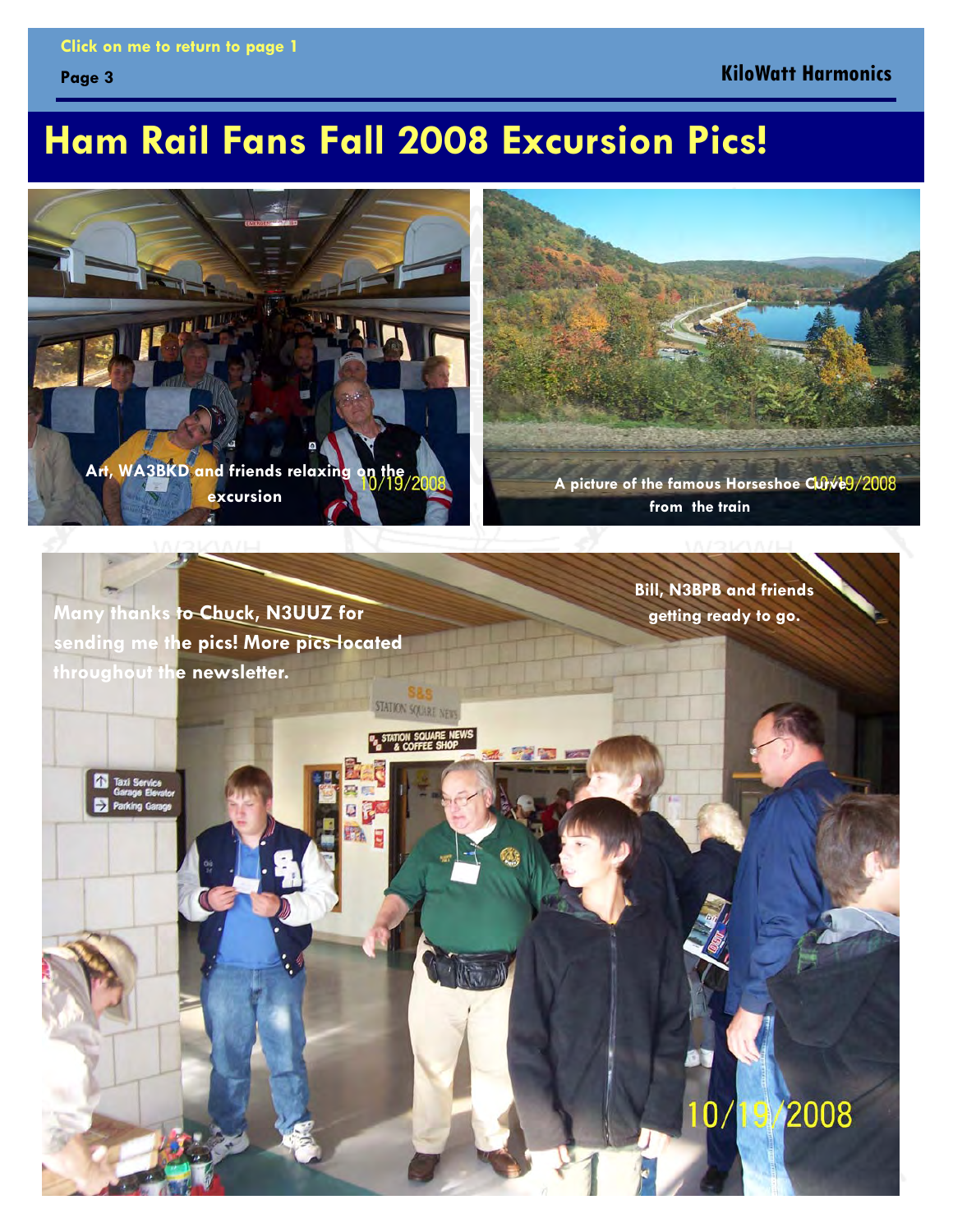## **Business Meeting Minutes: October 2008**

**The President WA3TTS, Mike called the meeting to order at 8 PM. The Pledge of Allegiance was recited and a moment of silence was held for our Silent Keys. 23 members and 6 guests answered the roll call. The minutes of the Sept. meeting were accepted as published in the Oct. newsletter. The Treasurer's report was given by V.P. W3MAC, Mac in the absence of the treasurer and was accepted by the membership.** 

#### **Committee Reports**

<span id="page-3-0"></span>**Page 4** 

**Clubhouse WA3VXJ, Karl cleaned the windows and swept the rug for the PA QSO contest. WB3CRF, Rich removed and sealed the level gauge plug on the fuel tank. The gauge was damaged due to a suspected theft of kerosene from the tank through the gauge port. Mike reminded us that the culvert along the driveway side still needs to be filled in before winter arrives. Funds have been appropriated for this project and we need only to get the volunteers together and the materials needed to get it gone.** 

**Technical N3EQP, John remarked that the TS-950 has been returned to us from being serviced for repairs, mods and realignment. Shipping charges was almost as much as the service and repairs! John also inquired if we should consider replacing the TS-820 as an IF function. The Ten-Tec radio was left here by AA3CE, Tom our former newsletter editor and remains until he reclaims it.** 

**Membership WA3BKD, Art gave the 3rd reading for KD7HR, Gregor who was then voted in as a new member. Welcome Gregor. He then gave the 1st reading for AE3B, Dan who submitted an application this evening.** 

**Newsletter Editor NB3C, Greg would like more member's pictures for his "Shack of the Month" articles.** 

**Ways and Means WA3FWA, Joe will run the 50/50 raffle after the meeting and mentioned that the club received certificates from the Breeseshooters for 1st place in PSK-31 and 2ed place in CW during their early 2008 contests. These and other awards are being kept in an "Awards" binder on the open bookshelf.** 

**Contest CQ WW SSB contest this weekend (10/25 & 26), N3EQP, John operated the 432 sprint last Wed. There will be an ARRL 160 contest in Dec. W3WTW, Tim reported on the Club's operation in the PA QSO party of Oct. 11 & 12. Tim found that the 4-position long wire switch works great on 160 and 80 meters.** 

**Public Service KA3MSE, Lloyd will cover the next net on Nov. 12. N3EQP, John put W3KWH on the recent SET trial.** 

**Web Site W3WTW, Tim said that all of the logging PC's were OK. The PC for Echolink, in the repeater room, is old, tired and worn out and needs to be replaced. Funds were then approved to replace that PC.** 

**Old Business N3EQP, John reported that all funds for library books have been depleted. He requested that the members submit a list of any new books desired for future purchases.** 

**New Business Art displayed the QSL card designed for the Pittsburgh 250 operating event. His XYL N3DQ, Della will explain the use of the defibrillator at the next meeting.** 

**Officer Nominations for 2009** 

**President; WB3HDI, Bob** 

**Vice President; KB3PNE Colin, N3SBFRitchie, WA3TTS Mike, N3UUZ Chuck** 

**Recording Secretary; WA3FWA Joe** 

**Corresponding Secretary; KA3JKS Sue** 

**Good of the order Karl introduced Kevin Rhodes, a railroad engineer, who gave a DVD presentation of safety with trains at railroad crossings and entertained questions after the showing.** 

**Motion to adjourn: by WA3TTS, Mike. 50/50 winner: WB3HDI, Bob Minutes submitted by Recording Secretary WA3FWA, Joe.** 

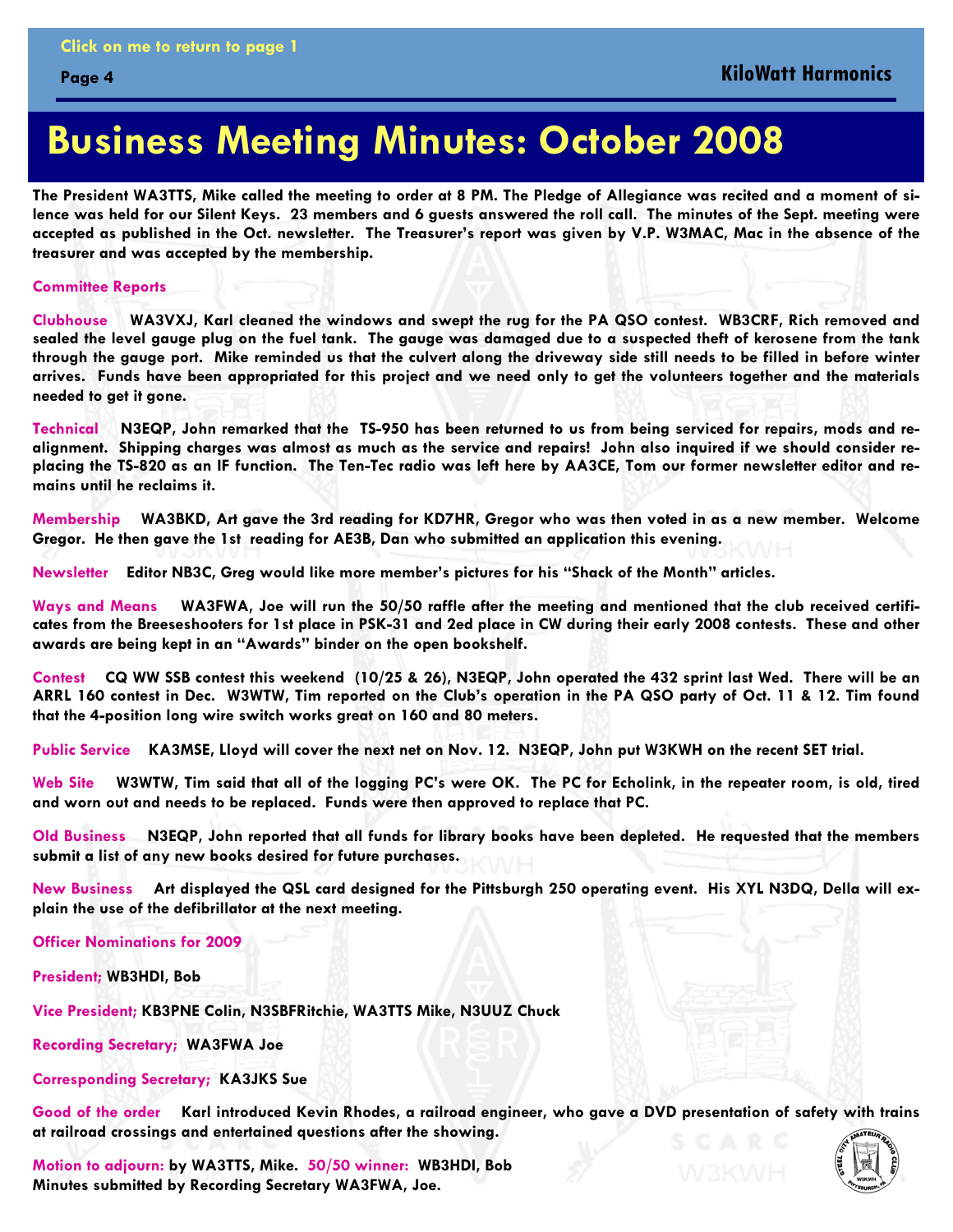#### **THE ARRL WPA SECTION:**

<span id="page-4-0"></span>**Page 5** 

**SECTION MANAGER: John V. Rodgers, N3MSE 803 S Main St. Butler, PA 16001-6326 724-287-0424 <n3mse@arrl.org>**

**ASSISTANT SECTION MANAGER ASM DIGITAL COMUNICATIONS: Anthony F Petruccelli, KE3ED 473 Park St. Rochester, PA. 15074-1859 (724) 774-4173 <ke3ed@arrl.net>** 

**CHIEF ASSISTANT SECTION MANAGER: Bruce E Watson, AA3LX 4347 Highland Ave. Butler, PA. 16001-2959 (724) 482-2756, (412) 482-2756**   $\leq$ aa $3$ lx $@$ aol.com $>$ 

> **ASM MEDIA LIASON: Tony Zona, WB3KGT 2485 Dorn Rd. Waterford, PA. 16441-4013 <wb3kgt@arrl.net>**

**AFFILIATED CLUB COORDINATOR: Keith "Pete" Highlands, N3RLJ 212 N 1st St. Jeannette, PA. 15644-1827 (724) 523-6232 <n3rlj@arrl.net>** 

**OFFICIAL OBSERVER COORDINATOR: R Ralph Ofchinick Jr, W3ZPI 9 Brooklane Dr. Harrison City, PA. 15636-1515 (724) 744-7180 <w3zpi@arrl.net>** 

**SECTION EMERGENCY COORDINATOR: John S Szwarc, N3SPW PO Box 207 Kylertown, PA 16847-0207 (814) 255-7600 444, (814) 345-6727 <n3spw@philipsburg-ara.org>**

> **SECTION TRAFFIC MANAGER Christin J Albert, N3YTD 150 Wahl Rd. Harmony, PA. 16037-7704 (724) 452-0583 <cja@fyi.net>**

## **The ARRL WPA Section Page**

**By now most of you are aware that senate bill 884 was approved by the state legislature and signed by Governor Rendell. This law will be known as Act 88 and takes effect on December 8, 2008. Many people were involved in getting this approved and I personally want to thank all those that wrote letters or in some way contacted their senators or representatives asking for their support. Your efforts were instrumental in getting this bill passed. A very special thanks goes to Senator Greenleaf and his staff for the fine work they did and to Eric Pauley for working with all of us here in Pennsylvania and with Chris Imlay to work details out. We will soon have our tower law in effect.** 

 **Band conditions were once again an issue during the PAQSO Party. 40 meters was long and I worked more sections then I did counties on that band during Saturdays contest. I spent a good part of Saturday on 75 meters and as always had a great time making contacts and chatting with old fronds and making a few new ones. To all that participated I hope you also enjoyed the event and I am already looking forward to next year.** 

 **I recently installed an HF rig into my 4x4 and have been having a wonderful time operating when I am traveling about. This was my first opportunity to work HF mobile and I can tell you I will always have a rig in the vehicle. If you have never done so and get the opportunity I encourage you to take up the challenge.** 

 **We are still in need of people to step up and fill positions as emergency coordinators for some counties. We need people willing to coordinate the ARES program in some counties. A key issue to remember however if you are interested a requirement is that you must complete and submit a monthly report to the District Emergency Coordinator and to the section EC. This requirement must be met by all for the program to continue and for individuals to retain their appointments. I want to thank Ray Albert, N3XCD , for again accepting my request for him to be EC of Butler County. Thanks Ray for accepting both mine and SEC's request to fill the position again. I know your leadership is appreciated.** 

 **I would also like to remind clubs and groups that would like to have me attend one of their meetings or events next year to send your requests early with possible dates you would like me to attend. My schedule fills quickly so get your request in early so I can attempt to make it to your event. I have not made a decision on what I will do for Field Day this year but will let everyone know once plans are confirmed.** 

 **Please remember that at any time that you have a need for support and cannot contact me directly please go to the league website for additional contact information for other section leaders. Assistant section Manager Bruce [\(continued on next page\)](#page-5-0)**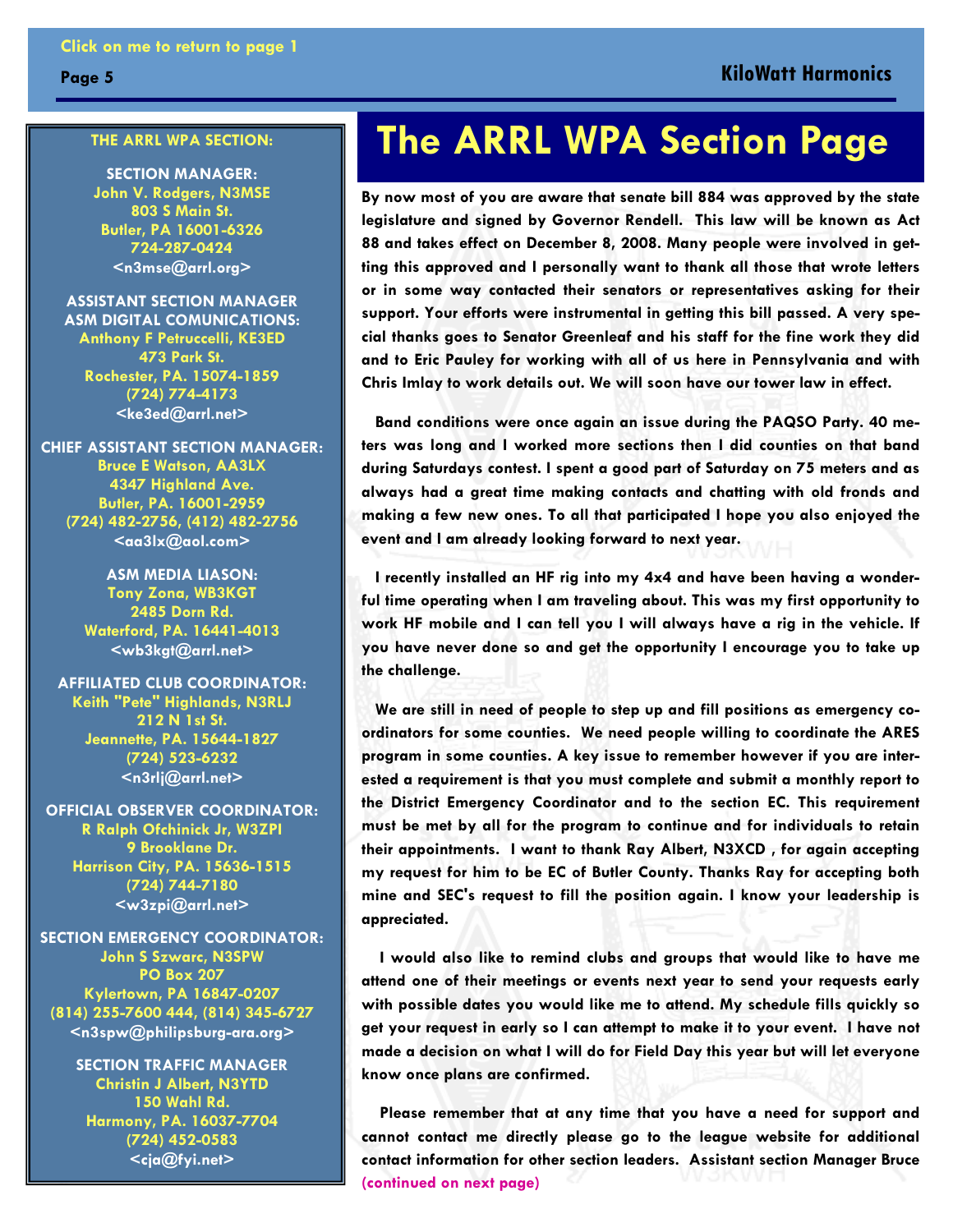## <span id="page-5-0"></span>ARRL WPA Section News [\(Con't\)](#page-4-0)

**Watson, AA3LX has full authority at any time that I am not available for contact. Our section information is available at <http://www.arrl.org/sections/WPA.html>. Anyone having photos they would like to submit for inclusion on the web page should send them directly to me. I will be happy to post them on our section page.** 

 **Please remember to join a traffic net across the section. There are 2 meter nets, CW nets and the section net the WPA phone and traffic net. This net meets at 6 PM local time every evening of the year on 3983 KHz. Please check in and lend a hand passing traffic to others in the area and prepare for any emergency situation.** 

**73,John Rodgers N3MSE,W. Pa. Section Manager** 



**Taken at the famous Horseshoe Curve, this is a static display of an old Pennsylvania RR GP-9 (I think) diesel engine.** 

### 10/19/2008

ENNSYLVANIA

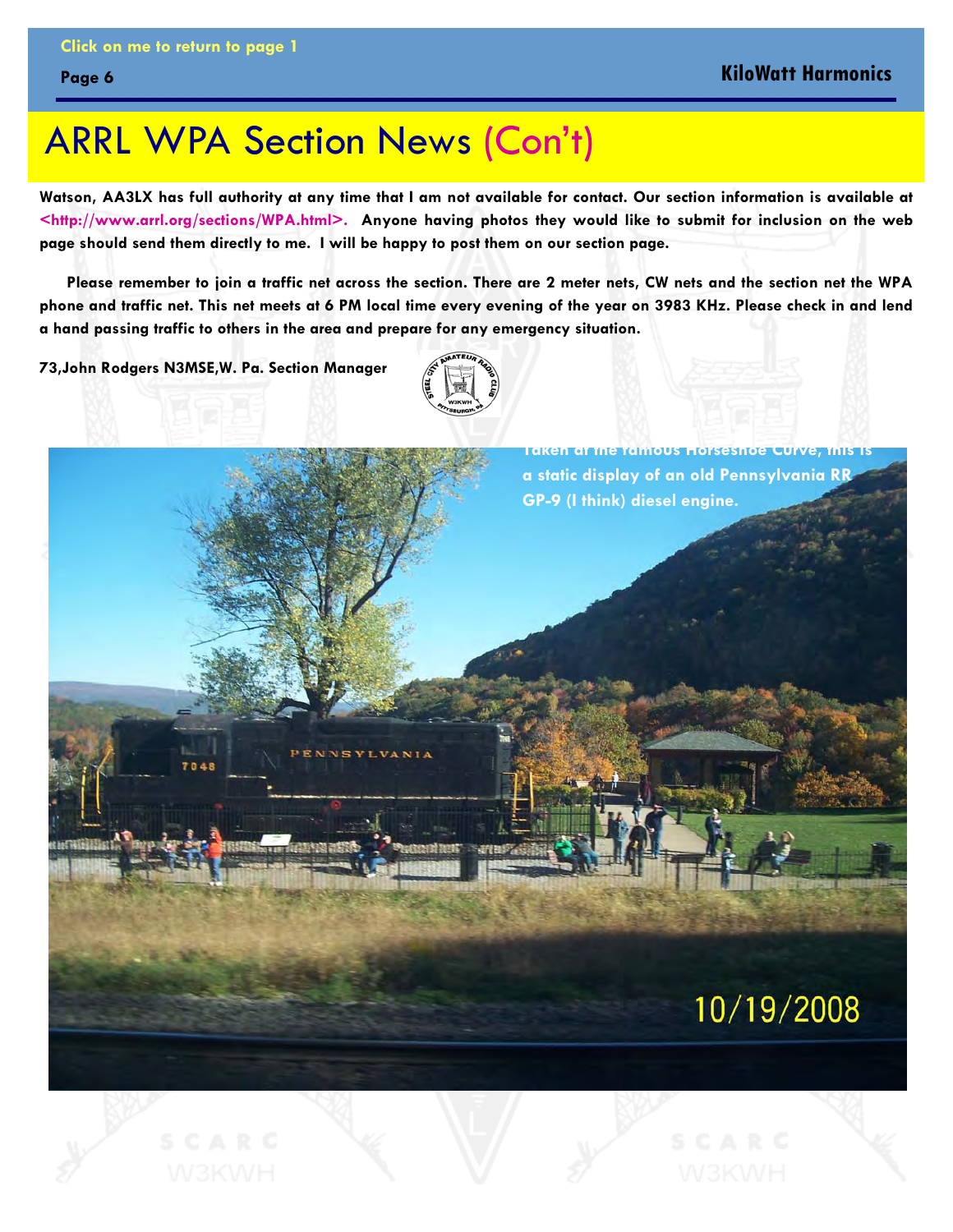<span id="page-6-0"></span>**Page 7** 

## **ARRL Atlantic Division News**

**Tuesday, November 4th is the date for the US Presidential elections and we encourage everyone to vote for the candidate of their choice. If you think one person doesn't make a difference, I would like to tell you where one person did make a difference.** 

**Just last month, Pennsylvania's House and Senate passed legislation for a state wide PRB-1 law and it passed with one dissenting vote in the House and one dissenting vote in the Senate. Governor Rendell signed the bill and it becomes law on December 8th. One person, George Brechman N3HBT was very instrumental in contacting his state senator, Senator Greenleaf. George convinced his state senator that this bill was important for amateur radio operators in Pennsylvania and Senator Greenleaf then tasked his aide, Eric Pauley to work on this. As a result, the hams in Pennsylvania did a fabulous job in contacting their state representatives and senators to sponsor and support this legislation.** 

**Our hat's off to George N3HBT who is one person who definitely made a difference!** 

**On another matter, I'm pleased to announce that Riley Hollingsworth K4ZDH has accepted a leadership position within the Atlantic Division as an Assistant Director. We are excited to have Riley on board the Division leadership team and are looking forward to his participation.** 

**On September 20th, EmComm East in Rochester, NY was held and the organizers did a wonderful job. The topics were outstanding and there was lots of interest generated and good information passed out. They have plans for holding this event next year. ARRL EmComm Emergency Preparedness Manager, Dennis Dura K2DCD was the speaker from ARRL HQ this year.** 

**The Western New York Section Convention sponsored by the Lancaster Amateur Radio Club was held on October 15th. This event was in the Buffalo, NY area and they did their usual excellent job. Chuck Skolaut K0BOG was the ARRL HQ speaker this year.** 

**Vice Director Tom Abernethy W3TOM, Check Skolaut W0BOG and I received a kind invitation to attend the CCAFMA Annual Awards Banquet in Jamestown, NY. We thoroughly enjoyed ourselves -- the fellowship and the meal were simply superb. This is a very active amateur group and it was fun to see John Crossley WZ2X present a canned ham to a new ham, Diane Ryan KC2SOA, who was this year's Annual Awards Banquet Chair.** 

**ALTOONA** 

**73,** 

**Bill Edgar N3LLR, Atlantic Division Director** 

**Tom Abernethy W3TOM,Atlantic Division Vice Director** 



**Kurt, KA3LNG and friends waiting for the return trip to Pittsburgh.** 

/19/2008

 **<<<<<<<<<<**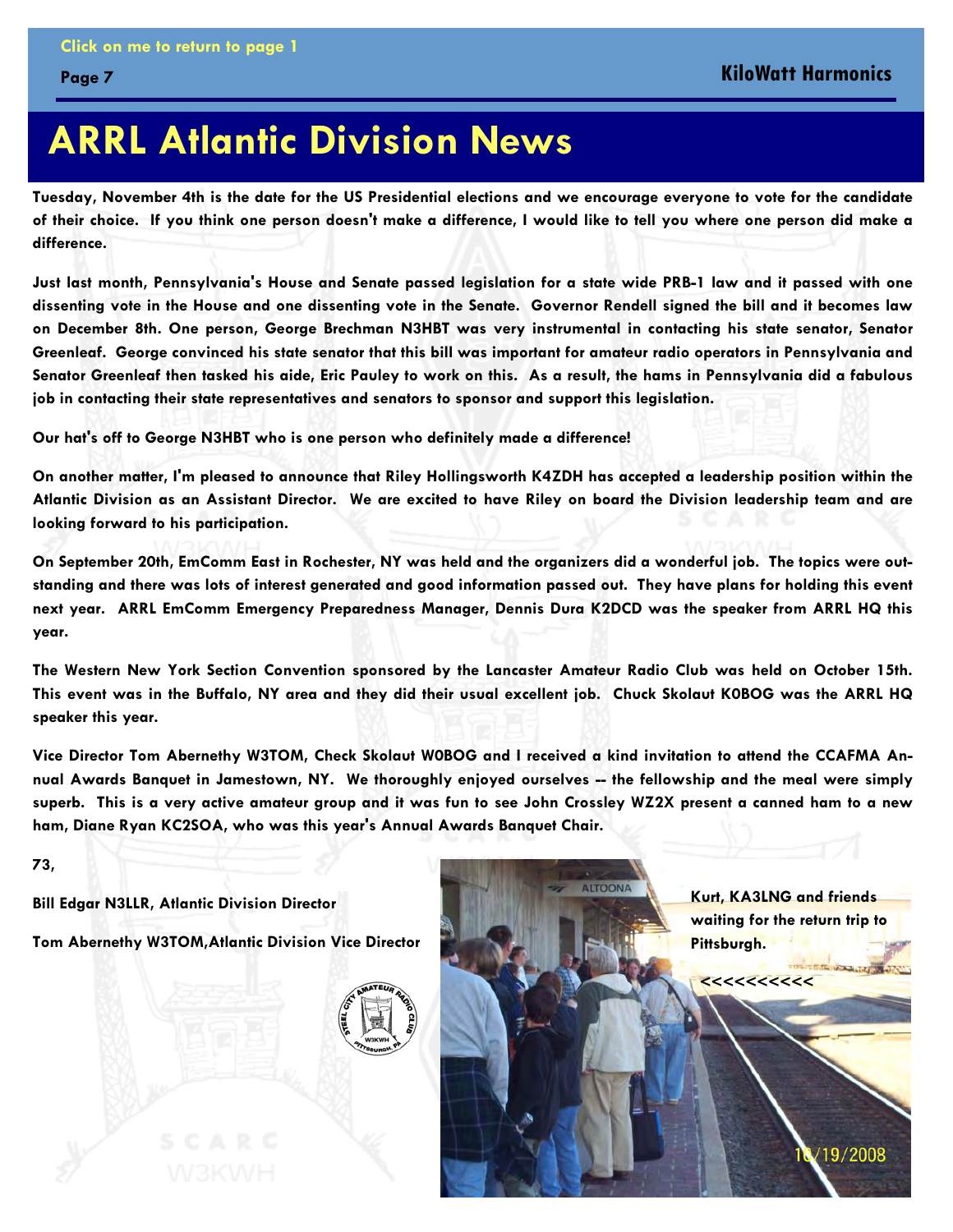<span id="page-7-0"></span>

# **November 2008**

**December 2008**<br>
S M T W T F S<br>
7 8 9 10 11 12 13<br>
7 8 9 10 11 12 13<br>
21 22 32 32 4 25 26 27<br>
22 23 23 24

| <b>Sunday</b>                                                                                                                                              | <b>Monday</b>                                       | <b>Tuesday</b>                                                                                                                                                        | Wednesday                                                                                                       | <b>Thursday</b>                                                                                                     | <b>Friday</b>                                         | <b>Saturday</b>                                                                                                                                                                   |
|------------------------------------------------------------------------------------------------------------------------------------------------------------|-----------------------------------------------------|-----------------------------------------------------------------------------------------------------------------------------------------------------------------------|-----------------------------------------------------------------------------------------------------------------|---------------------------------------------------------------------------------------------------------------------|-------------------------------------------------------|-----------------------------------------------------------------------------------------------------------------------------------------------------------------------------------|
|                                                                                                                                                            |                                                     |                                                                                                                                                                       |                                                                                                                 |                                                                                                                     |                                                       | <b>ARRL Sweepstakes</b><br>Contest, CW<br><b>Ukrainian DX</b><br>Contest                                                                                                          |
| 2                                                                                                                                                          | 3                                                   | 4                                                                                                                                                                     | 5                                                                                                               | 6                                                                                                                   | 7                                                     | 8                                                                                                                                                                                 |
| Contest, CW<br><b>WASH Sun. Net</b><br><b>Ukrainian DX</b><br><b>Contest</b><br><b>DARC 10-Meter</b><br><b>Digital Contest</b>                             | <b>ARRL Sweepstakes   Breezeshooter's Net</b>       | <b>Election Day</b><br><b>WACOM 2M Net</b><br><b>WACOM 10M Net</b><br><b>Skyview Business</b><br><b>Meeting</b>                                                       | <b>SCARC Social Nite</b><br>Alleg Co. ARES Net                                                                  | <b>Skyview 2M Net</b><br><b>WACOM Business</b><br><b>Meeting</b>                                                    |                                                       | <b>WAE DX Contest,</b><br><b>RTTY</b><br><b>Kentucky QSO</b><br>Party<br>OK/OM DX<br>Contest, CW                                                                                  |
| 9<br><b>WASH Sun. Net</b><br><b>WAE DX Contest,</b><br><b>RTTY</b><br><b>Kentucky QSO</b><br>Party<br>OK/OM DX<br>Contest, CW                              | 10<br><b>Breezeshooter's Net</b>                    | 11<br><b>Veterans Day</b><br><b>WACOM 2M Net</b><br><b>WACOM 10M Net</b>                                                                                              | 12<br><b>SCARC Social Nite</b><br>Alleg Co. ARES Net<br><b>NHARC Business</b><br><b>Meeting</b>                 | 13<br><b>Skyview 2M Net</b><br><b>WASH Business</b><br><b>Meeting</b><br><b>RSGB 80m Club</b><br><b>Sprint, SSB</b> | 14<br><b>NCCC Sprint</b>                              | 15<br><b>ARRL Sweepstakes</b><br><b>Contest. SSB</b><br><b>ARRL EME Contest</b><br><b>Feld Hell Sprint</b><br>RSGB 2nd 1.8 MHz<br>Contest, CW<br><b>SARL Field Day</b><br>Contest |
| 16<br><b>Contest, SSB</b><br><b>WASH Sun. Net</b><br><b>ARRL EME Contest</b><br>RSGB 2nd 1.8 MHz<br>Contest, CW<br><b>SARL Field Day</b><br><b>Contest</b> | 17<br><b>ARRL Sweepstakes   Breezeshooter's Net</b> | 18<br><b>SCARC Business</b><br><b>Meeting</b><br><b>WACOM 2M Net</b><br><b>WACOM 10M Net</b><br><b>Skyview Social Nite</b><br>2 Rivers ARC<br><b>Business Meeting</b> | 19<br>Alleg Co. ARES Net                                                                                        | 20<br><b>Skyview 2M Net</b><br><b>NAQCC Straight</b><br><b>Key/Bug Sprint</b>                                       | 21<br><b>YO</b> International<br><b>PSK31 Contest</b> | 22<br><b>LZ DX Contest</b>                                                                                                                                                        |
| 23<br><b>WASH Sun. Net</b><br><b>LZ DX Contest</b>                                                                                                         | 24<br><b>Breezeshooter's Net</b>                    | 25<br><b>WACOM 2M Net</b><br><b>WACOM 10M Net</b>                                                                                                                     | 26<br><b>SCARC Social Nite</b><br>Alleg Co. ARES Net<br><b>RSGB 80m Club</b><br>Sprint CW<br><b>SKCC Sprint</b> | 27<br><b>Thanksgiving Day</b><br><b>Skyview 2M Net</b>                                                              | 28                                                    | 29<br>CQ WW DX CW<br><b>Contest</b>                                                                                                                                               |
| 30<br>CQ WW DX CW<br>Contest<br><b>WASH Sun. Net</b>                                                                                                       |                                                     |                                                                                                                                                                       |                                                                                                                 |                                                                                                                     |                                                       |                                                                                                                                                                                   |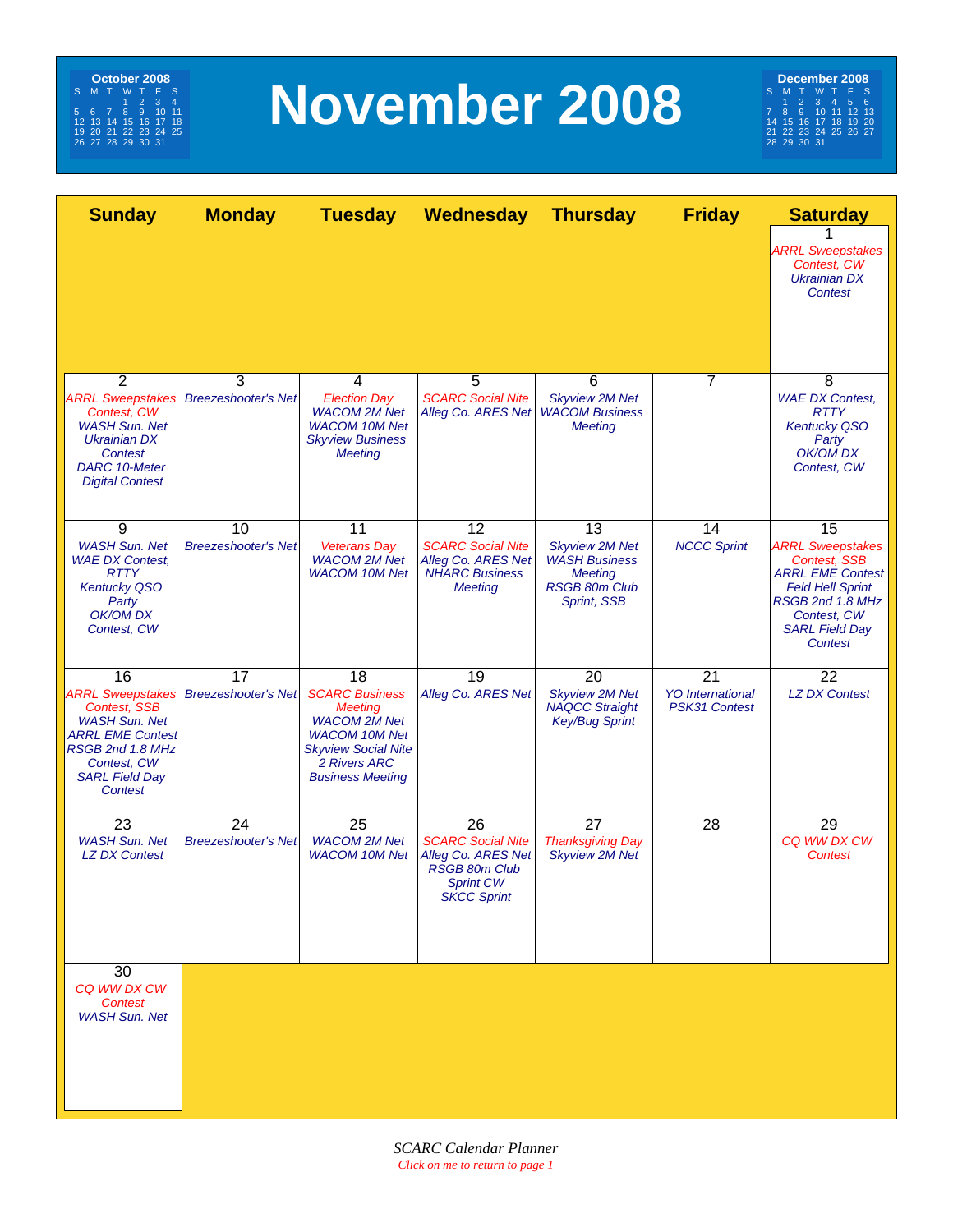<span id="page-8-0"></span>

## **December 2008**

**January 2009**<br>
S M T W T F S<br>
4 5 6 7 8 9 10<br>
11 12 13 14 15 16 17<br>
18 19 20 21 22 23 24<br>
25 26 27 28 29 30 31

| <b>Sunday</b>                                                                                                                 | <b>Monday</b>                                    | <b>Tuesday</b>                                                                                                                          | Wednesday                                                                                                                                         | <b>Thursday</b>                                                                                          | <b>Friday</b>                                            | <b>Saturday</b>                                                                                                                       |
|-------------------------------------------------------------------------------------------------------------------------------|--------------------------------------------------|-----------------------------------------------------------------------------------------------------------------------------------------|---------------------------------------------------------------------------------------------------------------------------------------------------|----------------------------------------------------------------------------------------------------------|----------------------------------------------------------|---------------------------------------------------------------------------------------------------------------------------------------|
|                                                                                                                               | <b>Breezeshooters Net</b>                        | 2<br><b>SkyView Business</b><br><b>Meeting</b><br><b>WACOM 2M Net</b><br><b>WACOM 10M Net</b><br><b>ARS Spartan Sprint</b>              | 3<br><b>SCARC Social Nite</b><br>Alleg Co. ARES Net                                                                                               | <b>SkyView 2M Net</b><br><b>WACOM Business</b><br><b>Meeting</b><br><b>ARCI Topband</b><br><b>Sprint</b> | 5<br><b>NCCC Sprint</b>                                  | 6<br>ARRL 160M Contest ARRL 160M Contest<br><b>TARA RTTY Melee</b>                                                                    |
| $\overline{7}$<br><b>WASH Sun. Net</b>                                                                                        | 8<br><b>ARRL 160M Contest Breezeshooters Net</b> | 9<br><b>WACOM 2M Net</b><br><b>WACOM 10M Net</b>                                                                                        | 10<br><b>SCARC Social Nite</b><br><b>NHARC Business</b><br><b>Meeting</b><br>Alleg Co. ARES Net<br><b>NAQCC Straight</b><br><b>Key/Bug Sprint</b> | 11<br><b>SkyView 2M Net</b><br><b>WASH Business</b><br><b>Meeting</b>                                    | 12<br><b>NCCC Sprint</b>                                 | 13<br><b>ARRL 10-Meter</b><br><b>Contest</b>                                                                                          |
|                                                                                                                               |                                                  |                                                                                                                                         |                                                                                                                                                   |                                                                                                          | <b>NA High Speed Meteor Scatter Winter Rally</b>         |                                                                                                                                       |
| 14<br><b>WASH Sun. Net</b><br><b>ARRL 10-Meter</b><br>Contest                                                                 | 15<br><b>Breezeshooters Net</b>                  | 16<br><b>SCARC Business</b><br><b>Meeting</b><br>2 Rivers ARC<br><b>Business Meeting</b><br><b>WACOM 2M Net</b><br><b>WACOM 10M Net</b> | $\overline{17}$<br>Alleg Co. ARES Net                                                                                                             | 18<br><b>SkyView 2M Net</b>                                                                              | 19<br>Russian 160-Meter<br>Contest<br><b>NCCC Sprint</b> | 20<br><b>Feld Hell Sprint</b><br><b>Int'l Naval Contest</b><br><b>Croatian CW</b><br><b>Contest</b><br><b>OK DX RTTY</b><br>Contest   |
| NA High Speed Meteor Scatter                                                                                                  |                                                  |                                                                                                                                         |                                                                                                                                                   |                                                                                                          |                                                          | Lighthouse                                                                                                                            |
| 21                                                                                                                            | 22                                               | 23                                                                                                                                      | 24                                                                                                                                                | 25                                                                                                       | 26                                                       | 27                                                                                                                                    |
| <b>Winter Begins</b><br><b>WASH Sun. Net</b><br><b>Int'l Naval Contest</b><br><b>Croatian CW</b><br>Contest                   | <b>Breezeshooters Net</b>                        | <b>WACOM 2M Net</b><br><b>WACOM 10M Net</b>                                                                                             | <b>Christmas Eve</b><br><b>SCARC Social Nite</b><br>Alleg Co. ARES Net                                                                            | <b>Christmas Day</b><br><b>SkyView 2M Net</b>                                                            | <b>DARC Christmas</b><br><b>Contest</b>                  | <b>WASH Breakfast</b><br><b>Stu Perry Top Band</b><br>Challenge<br><b>RAC Winter Contest</b><br><b>Original QRP</b><br><b>Contest</b> |
|                                                                                                                               |                                                  |                                                                                                                                         | <b>Lighthouse Christmas Lights QSO Party</b>                                                                                                      |                                                                                                          |                                                          |                                                                                                                                       |
|                                                                                                                               |                                                  |                                                                                                                                         |                                                                                                                                                   |                                                                                                          |                                                          |                                                                                                                                       |
| 28<br><b>WASH Sun. Net</b><br><b>Stu Perry Top Band</b><br>Challenge<br><b>Original QRP</b><br>Contest<br><b>RAEM Contest</b> | 29<br><b>Breezeshooters Net</b>                  | 30<br><b>WACOM 2M Net</b><br><b>WACOM 10M Net</b>                                                                                       | 31<br><b>New Year's Eve</b><br><b>SCARC Social Nite</b><br>Alleg Co. ARES Net                                                                     |                                                                                                          |                                                          |                                                                                                                                       |
|                                                                                                                               |                                                  |                                                                                                                                         |                                                                                                                                                   |                                                                                                          |                                                          |                                                                                                                                       |
|                                                                                                                               | <b>Lighthouse Christmas Lights QSO Party</b>     |                                                                                                                                         |                                                                                                                                                   |                                                                                                          |                                                          |                                                                                                                                       |